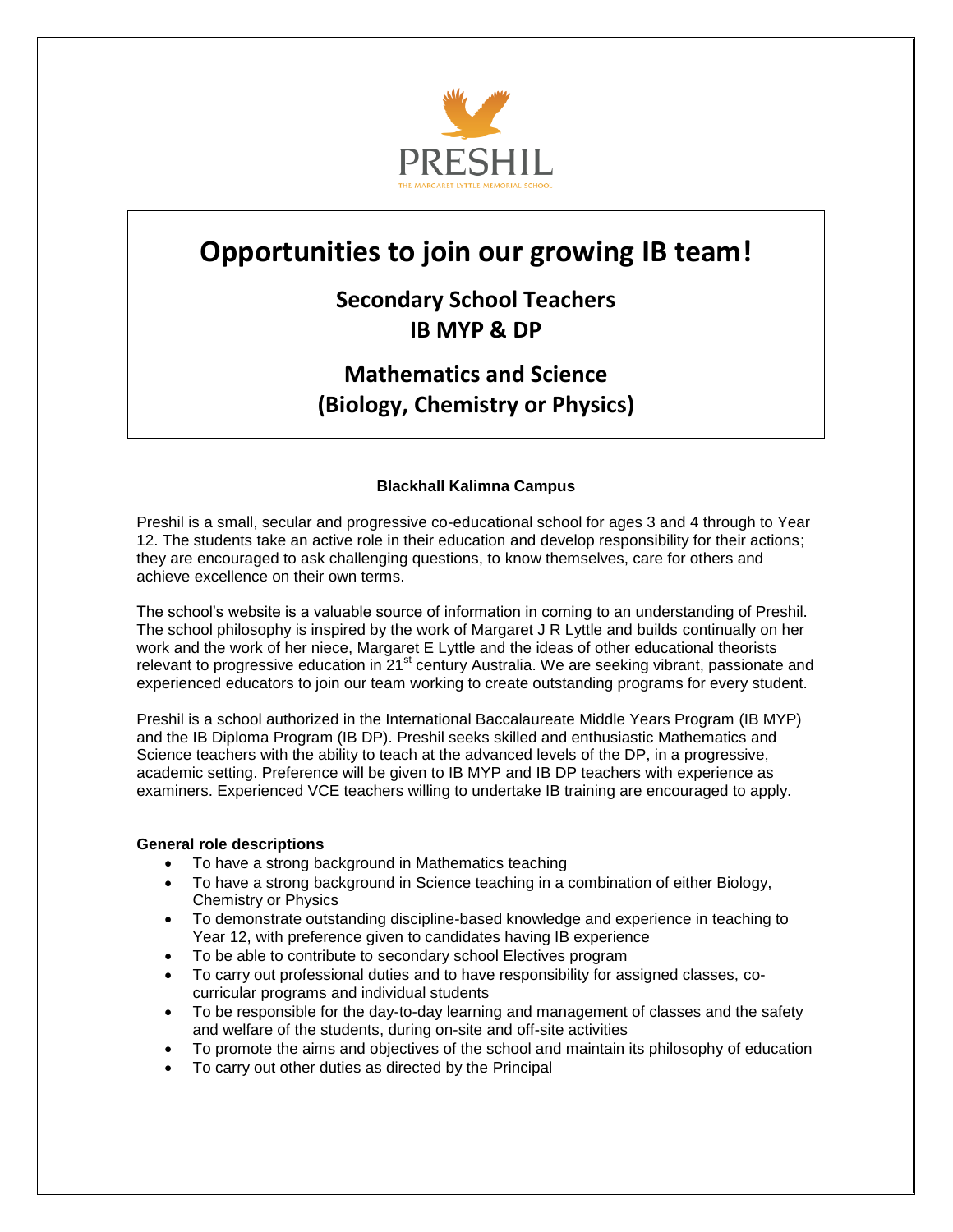# **Learning culture and relationships**

- Develop and model strong values-based relationships with students, staff and parents
- Create and manage a caring, supportive, purposeful and stimulating environment which is conducive to student learning, safeguarding their safety and their well being
- Follow up with individual students in regard to behaviour that does not align with school values
- Monitor and implement attendance procedures
- Encourage and initiate opportunities for student feedback on their learning and classroom experience
- Maintain a supportive culture with colleagues, safeguarding their health and safety
- Model exemplary professionalism and organizational behavior

# **Planning and development of programs and policies**

- Participate in all required school meetings, parent evenings and whole school training events
- Contribute to the development and co-ordination of a particular area of the curriculum
- Actively contribute to the Mathematics and Science teaching team and program
- Ensure that school policies are reflected in daily practice
- Work within the terms of the current Preshil EBA

# **Learning and teaching**

- Plan and deliver effective teaching and learning programs that align with the school philosophy, the MYP and the DP
- Identify clear teaching objectives and learning outcomes, with appropriate challenge and high expectations for all students
- Work with colleagues to team teach as required
- Ensure the differentiation of learning to reflect different styles, abilities and interests
- Develop the social, emotional and cultural aspects of students' learning
- Ensure students work to the best of their ability and that organization and work habits are reviewed and developed in all classes

#### **Learning programs**

- To document unit plans using ManageBac to enable sharing of curriculum across the school and to develop scope and sequences for each subject
- Participate in the collaborative development and evaluation of curriculum, and monitor, through observation and evaluation, the effectiveness of the learning/teaching program
- Maintain up-to-date subject and pedagogical knowledge
- Select and use a range of different learning resources and equipment
- Personalize learning to ensure that every student is challenged at their own stage of learning
- Supervise and support the work of teaching assistants, trainee teachers and newly qualified teachers

#### **Feedback on learning and assessment**

- Maintain a regular system of monitoring, feedback and assessment, record-keeping and reporting of students' progress
- Regularly seek formal and informal feedback from students on the effectiveness of the teaching

#### **Pastoral care and extra curricula – camps and activities**

- Participate in and organise co-curricular programs and activities that support the teaching program, such as excursions, social activities, sporting events, open days, performances, displays of student work, activities program and the school camps program
- Actively contribute to the wellbeing of students through mentoring of individual students, student forums, home groups and individual support